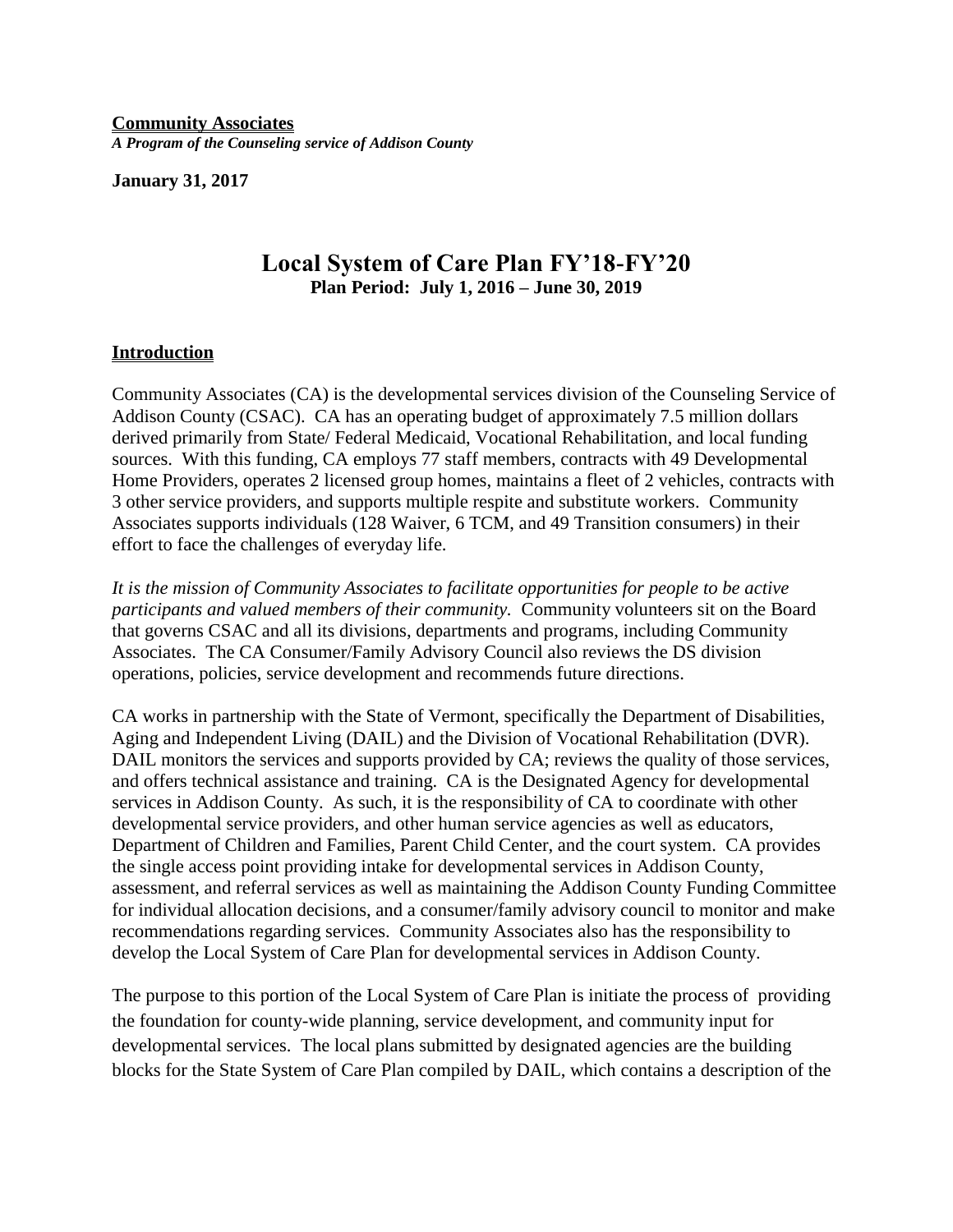state service delivery system, the criteria for program and service review, and priorities for funding decisions.

# **Current Status:**

#### *Service and Support Needs that are being met:*

- $\checkmark$  Supports and services for Individuals already receiving resources.
- $\checkmark$  Employment supports
- $\checkmark$  Housing supports
- $\checkmark$  Clinical supports
- $\checkmark$  Community Supports
- $\checkmark$  Person centered individualized supports and services.
- $\checkmark$  Community Associate's continued effort to look at "the whole person"
- $\checkmark$  Relationships with area schools, transition services.
- $\checkmark$  Job development.
- $\checkmark$  Service coordination
- $\checkmark$  Effective communication amongst consumer team members
- $\checkmark$  Intake capacity. Mechanism of local funding committee
- $\checkmark$  Social outlets and community participation.
- $\checkmark$  All service locations are handicapped accessible.
- $\checkmark$  Mandated DH trainings series created and implemented.

# **Plan Development**

**1. Planning Process:** Input from consumers, families, and other service agencies with which we partner is essential to the planning process and therefore the following methods of data collection were utilized.

- Surveys were emailed to other human service agencies in Addison County via Survey Monkey. Examples of other poled human services providers include, but were not limited to; Addison County based health care providers, educators, Elder Services, Parent and Child Center, Addison County Transit Resource, area medical providers and Porter Nursing Home.
- The Family Advisory Council participated in the construction of this portion of the System of Care Plan by reviewing, commenting, and adding to the format and contained messages. The System of Care Plan was included in the March / April and May meeting agendas.
- CSAC Executive Council members offered feedback in relation to services provided within other CSAC Divisions and CA Service Coordinators offered personalized feedback concerning areas of service delivery.
- Reviewed DDSD Quality Service Reviews, appeals and grievances (none existed), critical incident reports, quality assurances processes and satisfaction results.
- CA's Divisional Director personally sought input from interviews of those service providers who are currently actively engaged with program development (ex IFS, Home Health, FQHC, Blueprint, Porter Hospital).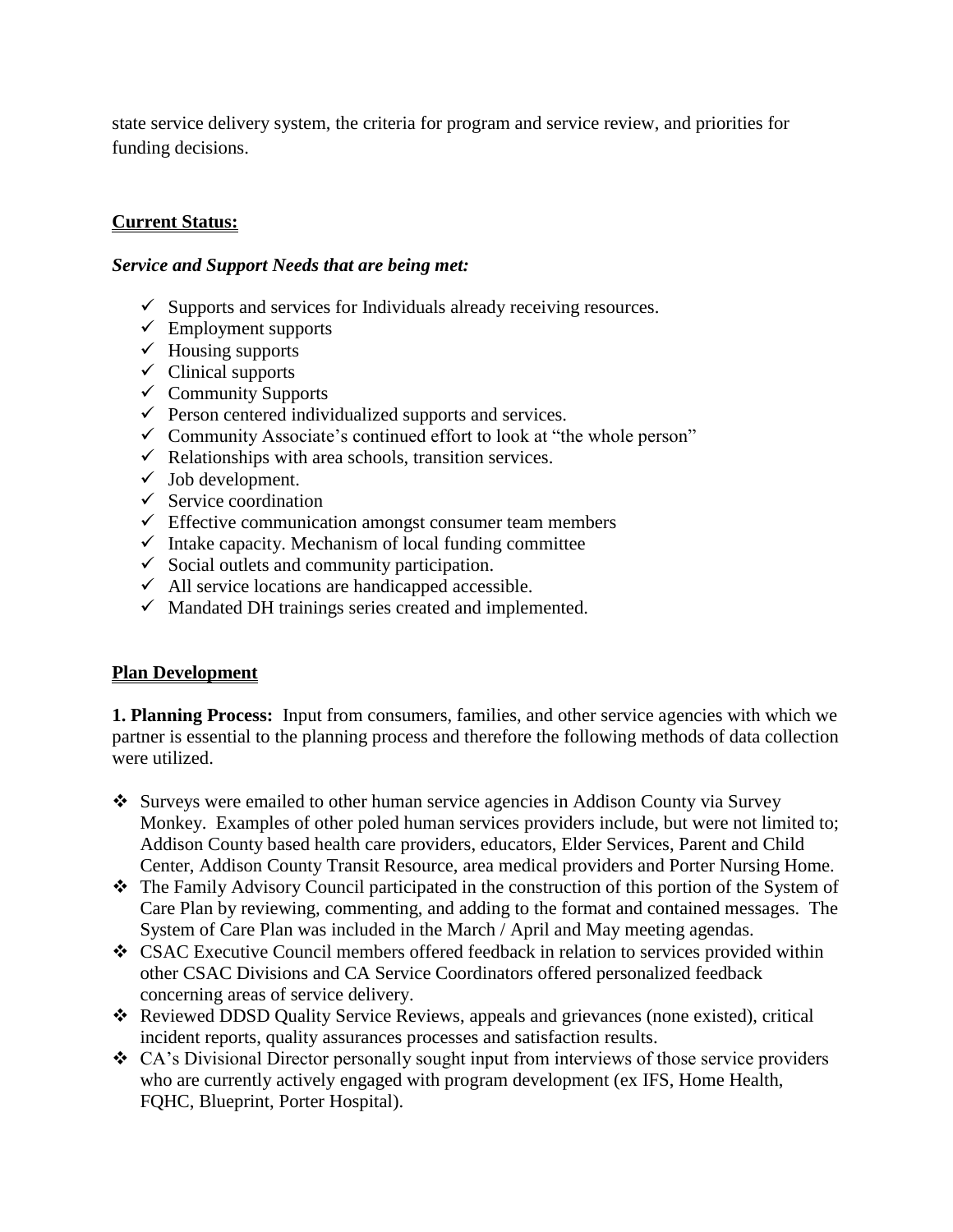Input from the Addison County Specialized Service Agency (SSA), Specialized Community Care (SCC), was sought; however we were unsuccessful in obtaining input.

## **Update from SOC Plan 2014-2017:**

## *System sustainability (including compensation):*

Through effective budgeting processes, Community Associates was able to provide to its employees a raise this calendar year. Continued attention needs to be focused on contracted staff.

## *Explore possibility for different residential and service options*

Local Standing Committee remains invested in continuing the consideration of new service options; CA is continuing to consider the development of a group respite option during business hours that will provide more consumers with educational and community activities.Additional consideration of increasing available social opportunities nights and weekends continues. Furthermore, transportation to consumers onset and conclusion of service delivery shall be a priority for review this coming year in anticipation.

#### *Lack of crisis capability, respite beds:*

Crisis capacity remains a topic for further development as continued financial challenges including potential to federal changes to the DOL ruling continue to place additional obligations on home providers as well as respite workers.

#### *Need to access additional funding sources:*

CA has applied for additional funding for innovative programming through the DD Council, awaiting response to application.

#### *Needs of aging consumers:*

Addison County has successfully established a strong working relationship with our Home Health and FQHC partners, resulting in ongoing discussion and individual case review with the intended outcome of partnering in services in order to provide complete care. Residential options for Elders, outside of the traditional developmental home model, continue to prove challenging.

#### *Improve Children Services:*

Addison County currently functions as the IFS pilot location, of which developmental services remains an active participant. All children, originally served in DS, now receive services within the IFS structure. For DS children, services have been successfully maintained or expanded. Additionally, for non-DS eligible children, services have increased steadily since FY12. Currently, data shows that all developmentally disabled children are receiving app. 40% more services and 90% more coordination services.

#### *Identification of new employment opportunities:*

CSAC has combined all population employment programs under one umbrella resulting in increased capacity for the sharing of employment resources and staff as well as creating a unified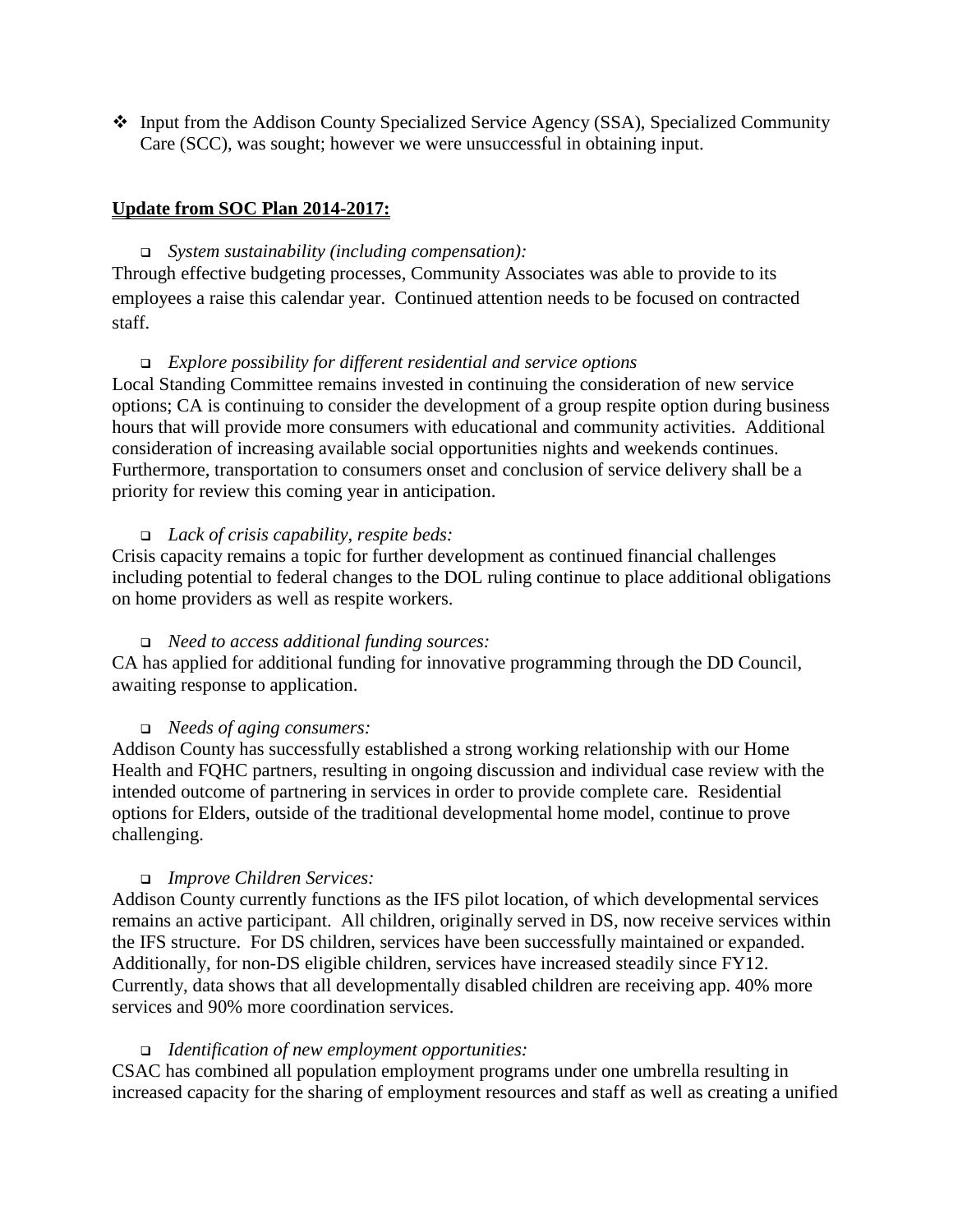approach to funding sources and data collection. Consumer and client experience remains unaltered, as individual population needs are respected. Outcome measurement remains a high priority for this project. Additionally, we are embarking on conversations with our local supervisory union as to how to partner in provision of special education services related to employment.

**2. Priority Needs:** Identified priority needs and resources, for Addison County, based on the information that was gathered.

# **Below list is prioritized**

- *Maintain DS Values in system reforms:* From a local, State and Federal perspective, Developmental Disability Services are clearly in a period of change. It is imperative that throughout this change process, providers and policy makers remain vigilant in maintaining DS values in determining appropriate changes to practice and policy. Community Associates is committed to continuing to advocate for the respectful inclusion of system values and consumer voice in the all change processes. With this stated, this priority is under met. CSAC is committed to allocating administrative resources in order to be present at local and state venues in order to support decision making processes. Additionally, CA shall work more closely with our Local Standing Committee to improve its function and encourage input.
- *New options for day services:* Currently an under met need, there is strong interest amongst Local Standing Committee and families to create a group respite option, during business hours, that will provide more consumers with educational and community activities. Initial review of resources results in potentially asking consumers to use respite budgets or conversion of CIS in order to participate. There exists potential for consumers with limited funding to also participate, therefore increasing access to services. CA shall involve consumers and families in the process of consideration and will learn from other local and national providers about best practices.
- *Staff turnover and increase substitute roster*: Currently an under met need, staffing coverage remains a high priority for consumers and families in regards to substitute coverage and the amount of time necessary to identify the appropriate staff. CSAC shall review its recruitment process in order to expand this resource.
- *Health Care Reform:* From a State and Federal perspective, upcoming changes in healthcare are likely to affect the delivery of developmental services, therefore assessed as an under met priority.. The potential changes to the management of Medicaid dollars will need to be continually considered as to how they may affect DS service recipients. CSAC is working on agency policy and practice changes to address intended improvements to access to care, improved customer service, and implementing outcomes based care – specifically incorporating a Results Based Accountability perspective into programming and service delivery.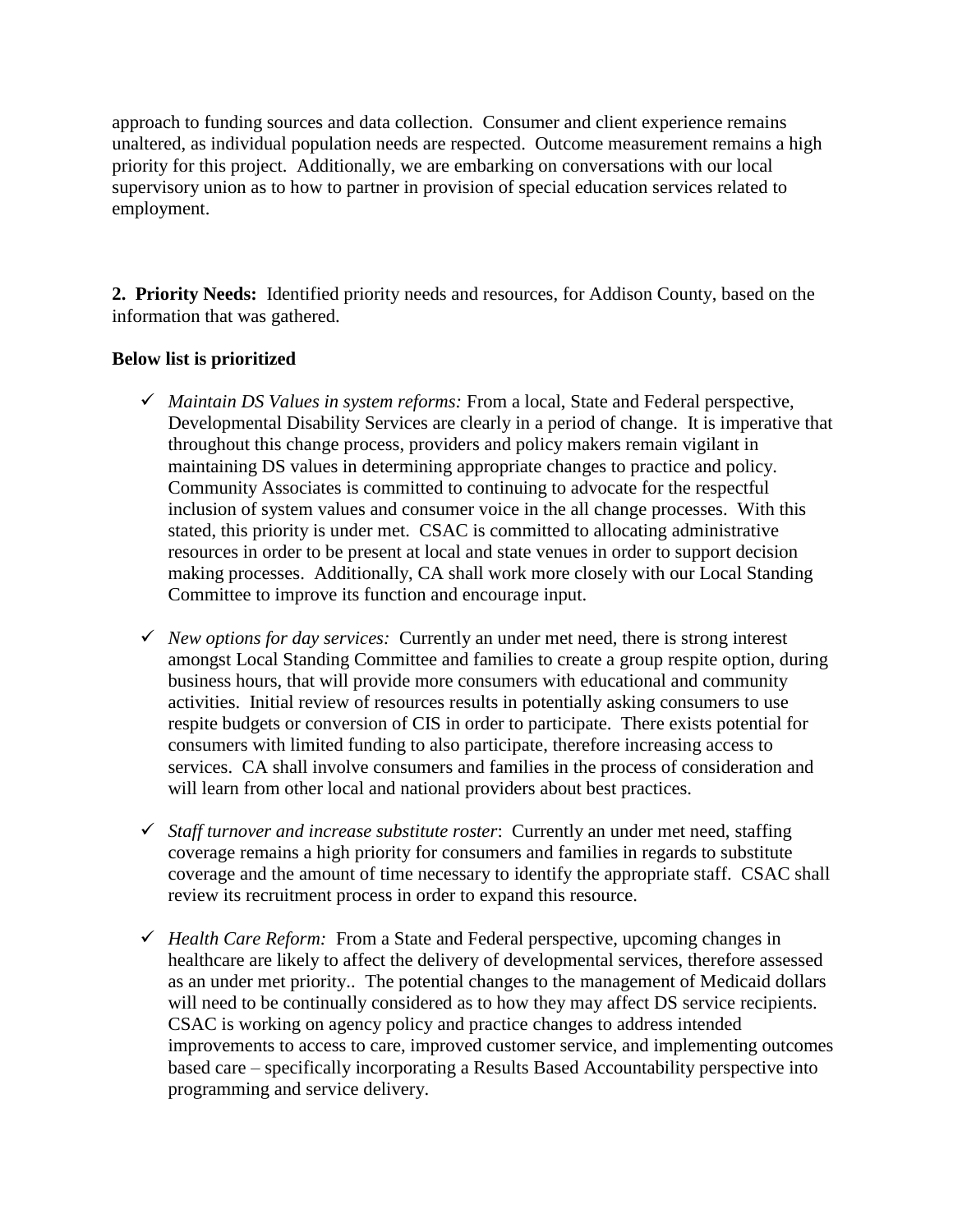- *Continue to develop IFS:* Addison County currently functions as the IFS pilot location, of which developmental services remains an active participant. All children, originally served in DS, now receive services within the IFS structure. As the pilot service is underway, but requires continued efforts it shall be determined as under met. Community Associates, as a functioning component to IFS, shall continue to work on improving the process of integrating services for children into a comprehensive whole person/family care model. Community Associates shall further develop and expand its Family Services Team so as inclusion in the IFS structure remains successful.
- *Opportunities for socialization:* Currently an under met need, families and consumers are asking for increased opportunities for socialization in order to avoid/prevent isolation. The consideration of the creation of a new option for day services may be one option to address but additionally Community Associates will better engage with our advocate group in order to support increased participation in social opportunities including evenings and weekends. Financial resources for these additional social opportunities are a barrier.CSAC plans to incorporate into its budget process the addition of a position to lead activities.
- $\checkmark$  *DOL Ruling*: The new rule DOL will consider adult foster care, as provided under Section 131 of the IRS Code, as an employee/employer relationship between the foster care provider and the payer of the difficulty of care payment. This ruling may have unintended negative consequences on the overall DS system budget, and therefore is an unmet need. The provider system will work together with the Council to provide appropriate advocacy and education regarding this matter.
- *Communication:* The establishment of "World Class Customer Service" is an identified goal within CSAC's 2014 Quality Assurance Plan. Planned improvement makes this an under met priority. This initiative will continue to work towards improving the experience of consumers as well as all members of our community in regards to rapid access to care; information and referral. Furthermore, improvements to internal communications between Community Associates and Employment Associates shall be addressed.
- $\checkmark$  FFF and one time funds: This need is currently being met. The value and benefit of one time dollars is great. Flexible Family Funding, currently managed within CSAC's IFS funds, continues to provide great and unique benefit to families. Community Associates will continue to advocate for the continuation of the current process of establishment of eligibility within the IFS structure.
- *Support to Developmental Home Providers:* Currently this need is being met however; funding pressures continue to oblige Community Associates to ask more of Home Providers. With the increased expectations, Community Associates will review the current level of support and training offered to providers to determine if additional supports would prove beneficial.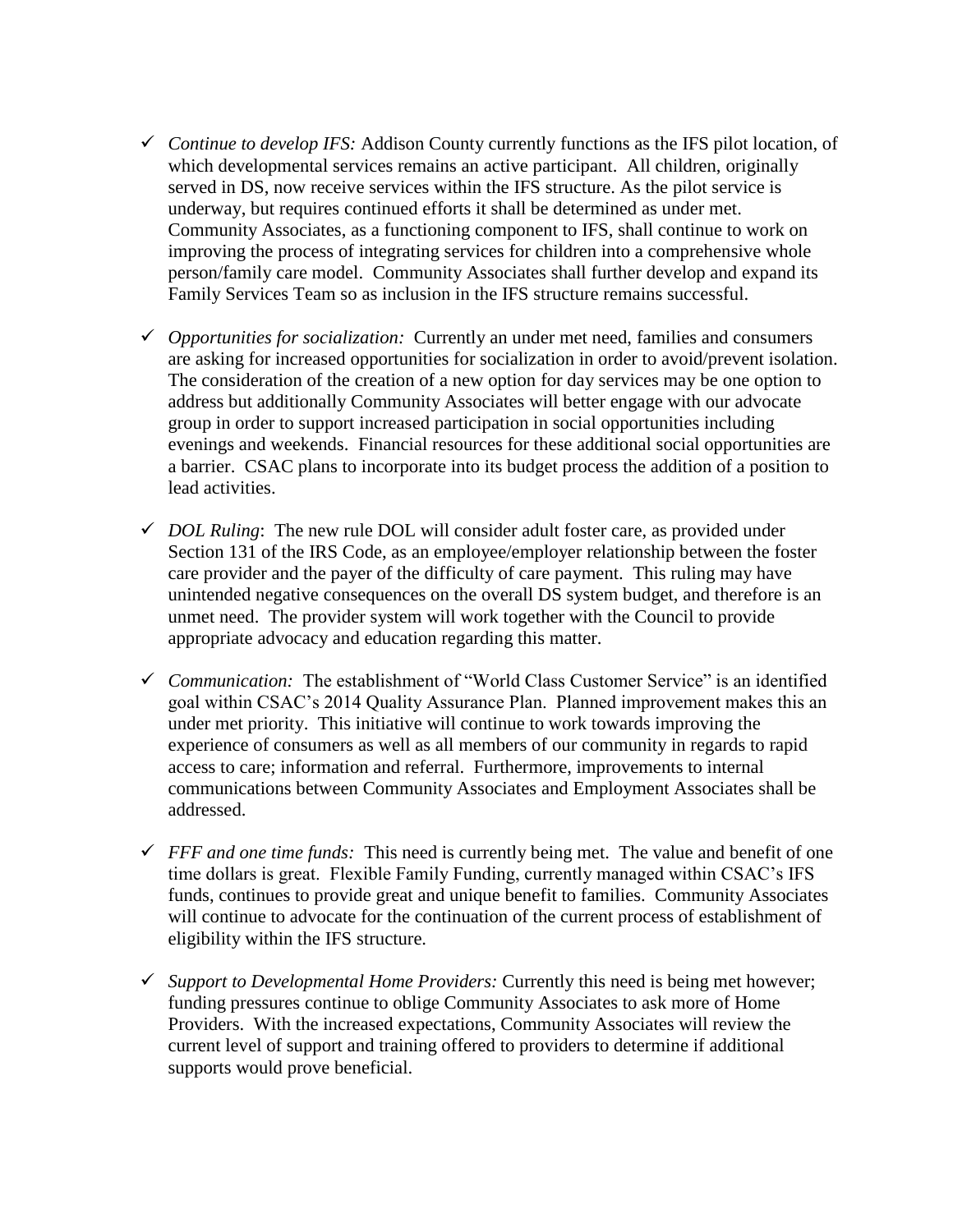*Alternate supportive housing options:* This is an under met need. Addison County shall continue to look at feasible options for nontraditional housing options. However, the rural make up of our county, the number of available section 8 housing vouchers and limited housing resources continue to present as challenges.

**3. Regional Outcomes:** Based on above priority needs, identified areas that are considered to be the most important for Addison County to focus on over the next three years.

- 1. *New options for day services and increased socialization*
	- a. CA shall investigate our ability to develop and potentially implement an alternate respite option that shall be made available to interested consumers which shall include opportunities for social interaction, education, and community involvement.
	- b. CA will meet with and document all consumers / families to determine level of interest.

CA will develop necessary fiscal plan and determine whether or not option is feasible within current funding.

- c. In order to determine effectiveness of initiative, CA will create a pilot program in order to determine effectiveness and ensure best practice utilization.
- 2. *Continue to develop IFS*
	- a. CA will continue to be an integral active member of our local IFS pilot
	- b. CA will track numbers of hours of spec rehab and case management for children with a primary diagnosis of Intellectual Disability, Autism or PDD. CA will utilize client satisfaction surveys to IFS families
	- c. CA will strive to expand opportunities for the provision of specialized services within the DS program while at the same time teaming with mental health providers to ensure appropriate services.
- 3. *Staff turnover and increase substitute roster*
	- a. CA will review and improve upon its staff recruitment process.
	- b. CA will offer additional training opportunities as well as community education on the DS services. CA will consider altering advertising practices. CA will also continue to advocate for improving living wages.
	- c. Goal is to have sufficient number of trained substitute staff with low staff turnover.

**4. System Outcomes:** Based on the regional outcomes, identified areas that are considered to be broad based needs for the region that will expand the current options available for persons with developmental disabilities and should be transformed into state-wide system outcomes.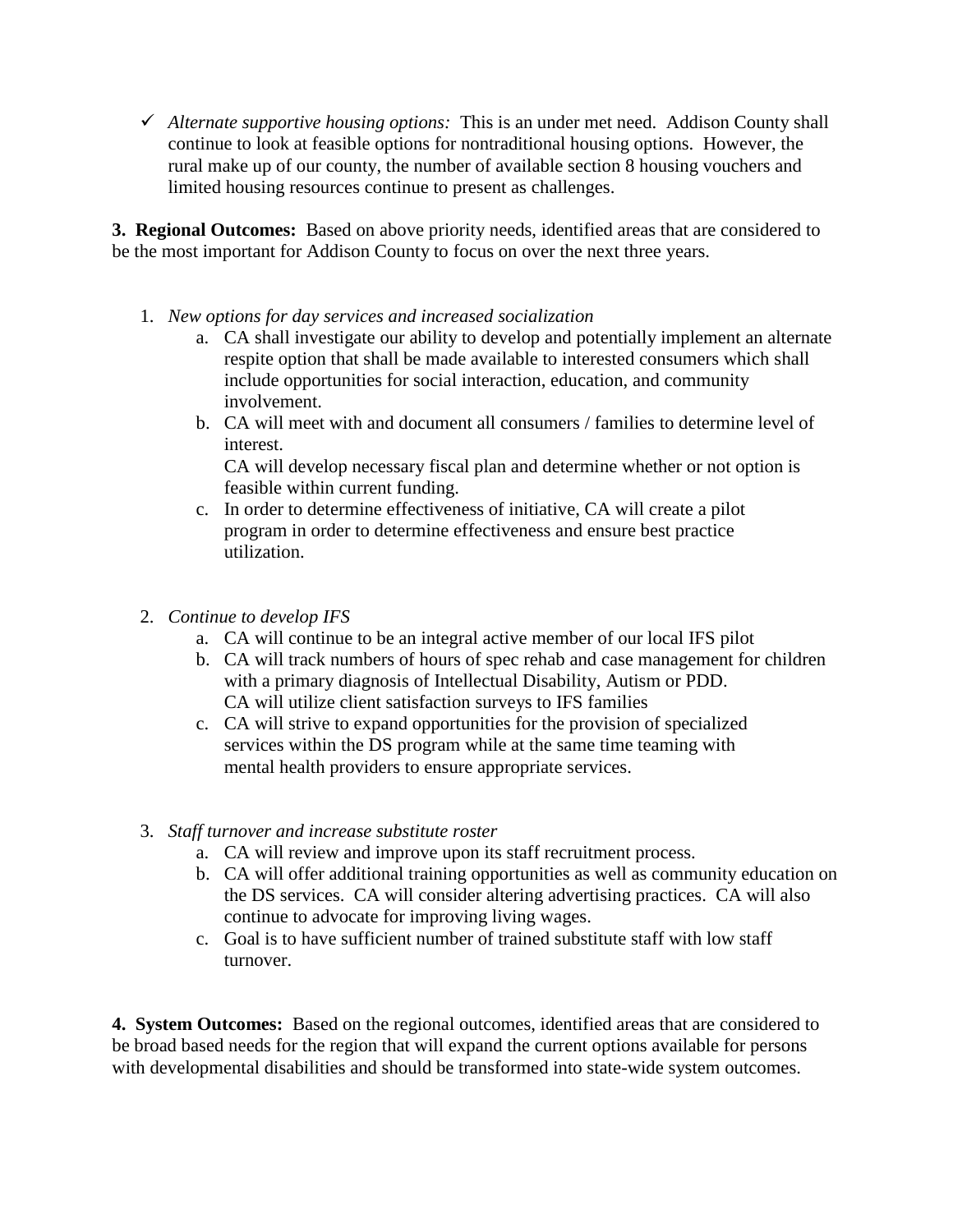- 1. *Maintain DS Values in system reforms*
	- a. CA is committed to continuing to advocate for the respectful inclusion of system values and consumer voice in the all change processes.
	- b. CA shall revitalize its Local Standing Committee to empower a stronger voice. CA shall also work with the larger DS system to determine whether or not a statewide consumer/family voice could be promoted.
	- c. If successful, system changes will be provided the benefit of having consumer voice considered early in the change process.
- 2. *Health Care Reform*

.

- a. CA shall remain informed and active in ongoing discussions regarding pending changes in Health Care Reform.
- b. CA shall expend administrative resources to ensure participation at ongoing discussions and participate where needed. CA shall keep Local Standing Committee and staff apprised of pending changes so as consumer voice will hopefully direct changes.
- c. DS services shall be well represented in the change process of Health Care Reform.
- 3. *Continue to develop IFS*
	- a. CA shall participate in the collection of data to drive outcome based decision making within IFS
	- b. Establish data collection to capture numbers of DS children served; numbers of hours of service provided; types of services provided; numbers of crisis interventions provided; review of high utilizers with DS diagnosis; and client satisfaction.
	- c. Services provided under the CA umbrella shall increase to children with DS, autism and PDD diagnoses.

**This document shall provide local feedback on the following categories that will proceed through rule-making as required by ACT 140.**

# **1. Priorities for continuation of existing programs or development of new programs**

Are there any special initiatives that you would like to see CSAC offer to improve the lives of persons with developmental disabilities in Addison County?

| <b>Answer Options</b> | Response<br>Count |
|-----------------------|-------------------|
|                       | 11                |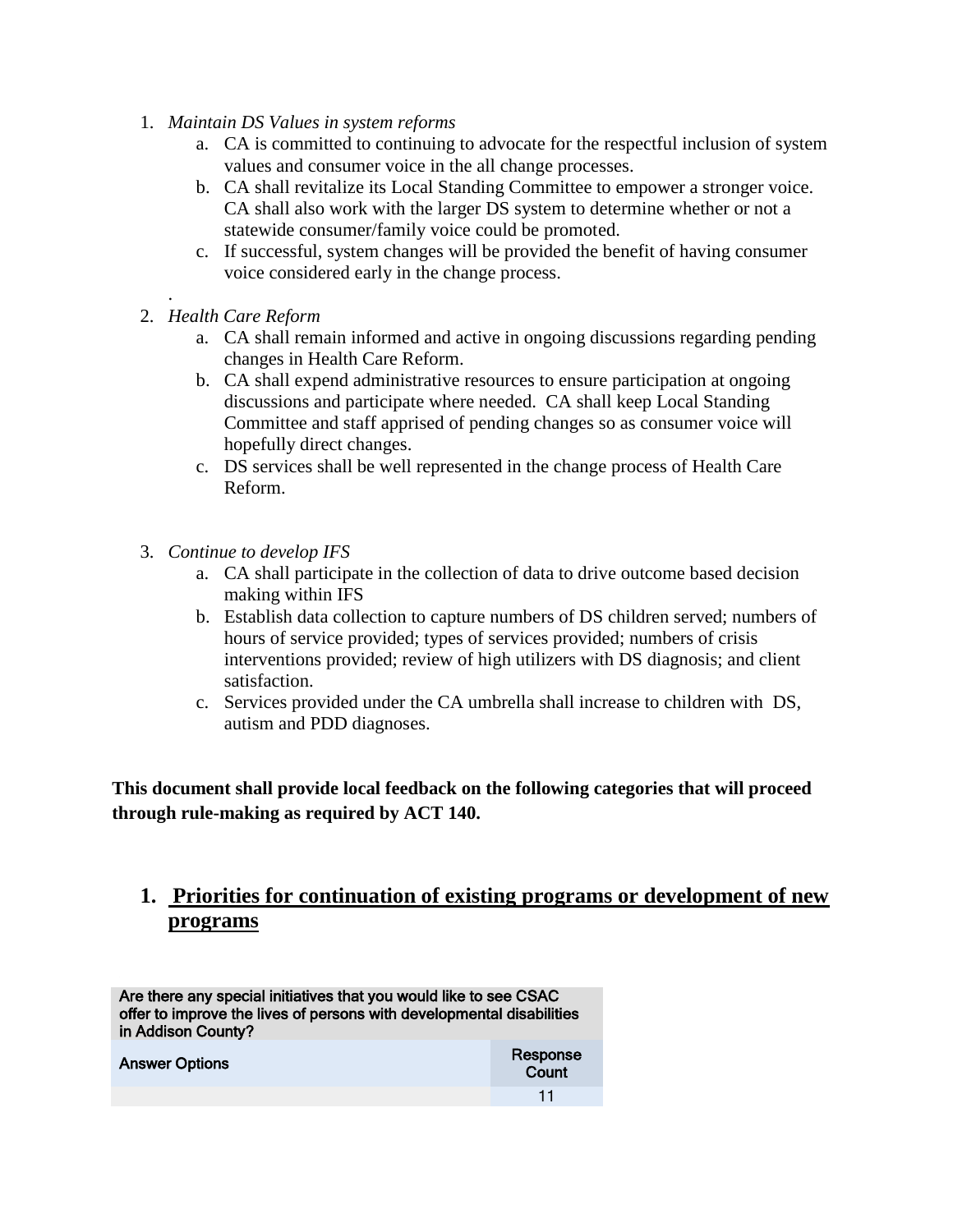| answered question | 11 |
|-------------------|----|
| skipped question  | 13 |

#### Comments:

- More groups for teenagers to participate in and more awareness to schools about when these activities are held
- It would be great to infuse these services with basic knowledge about brain development, stress and Mindfulness breathing and movement to address toxic stress, anxiety, worry, and addiction.
- More group homes. A post-secondary place "school, place of employment, place to socialize, gather, etc
- I answer all these questions from a very personal perspective. It would be good to have more in the way of program for high functioning people on the spectrum to socialize and get out into the community.
- Weekend and night activities
- A fuller calendar of social, artistic, learning and entertainment activities would be great
- Continue to work with community partners. No one organization can do it alone any longer.

| In what ways do the range and type of services provided address or<br>fail to address the needs of persons who experience developmental<br>disability? Services are listed here. |                   |                   |    |
|----------------------------------------------------------------------------------------------------------------------------------------------------------------------------------|-------------------|-------------------|----|
| <b>Answer Options</b>                                                                                                                                                            |                   | Response<br>Count |    |
|                                                                                                                                                                                  |                   | 15                |    |
|                                                                                                                                                                                  | answered question |                   | 15 |
|                                                                                                                                                                                  | skipped question  |                   | 9  |

- A big issue is that DS services do not start until the individual turns 21, so there is a gap between 18 and 21 if the student graduates on time. Closing that gap in an easier way than a waiver would be helpful. Sometimes it seems that more PC hours per week would be helpful for some students.
- Lack of Relational types of intervention for children on the spectrum... I understand these are not covered by Medicaid; there is a need to have CSAC better understand this type of intervention and to advocate for it to be covered by Medicaid.
- more time/hours per week would be great. Kids go from a 6 hour school day to a reduced week of supported hours.
- My son has been using primarily job related services. There have been times when it has been frustrating, but much of the frustration has to do with him being ready to advance.
- assisted living homes, we need more of these.
- Staff not paid enough
- Home interventions and supports are not as vigorous as I've experienced in other counties. But I'm guessing everyone's service levels changed with each year's funding reductions.
- Greater need to support families/siblings of children with DS, Continued work developing IFS
- The Services are acceptable but the limits for hours/funding makes it challenging to provide actual supports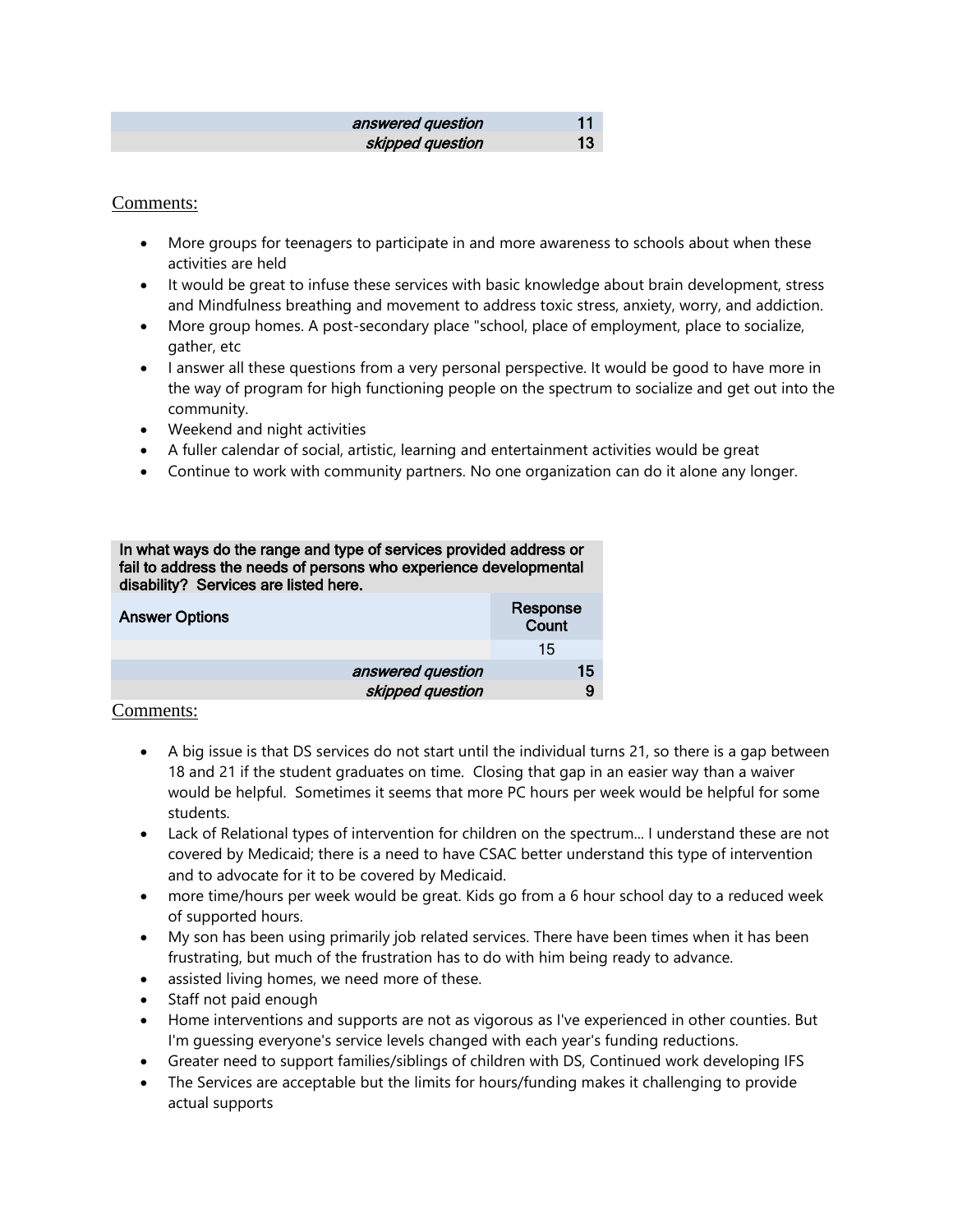

- Drug and Alcohol addiction support while in recovery or newly in recovery as well as MAT
- Folks who are in the IQ range of 70-80 who don't have the skills necessary to live or work on their own.
- Sometimes the underserved are really hard to "get at." They have the hardest time making phone calls, filling out paperwork and may have had previous, unsatisfactory
- The youth and their families from the ages of 6 -13yrs. It sees that there are strong services for younger children and for older youth but that age gap can sometimes go without strong services in place for them and their families.
- Families who would like to have relationship based intervention for their child on the spectrum
- homeless households
- Autism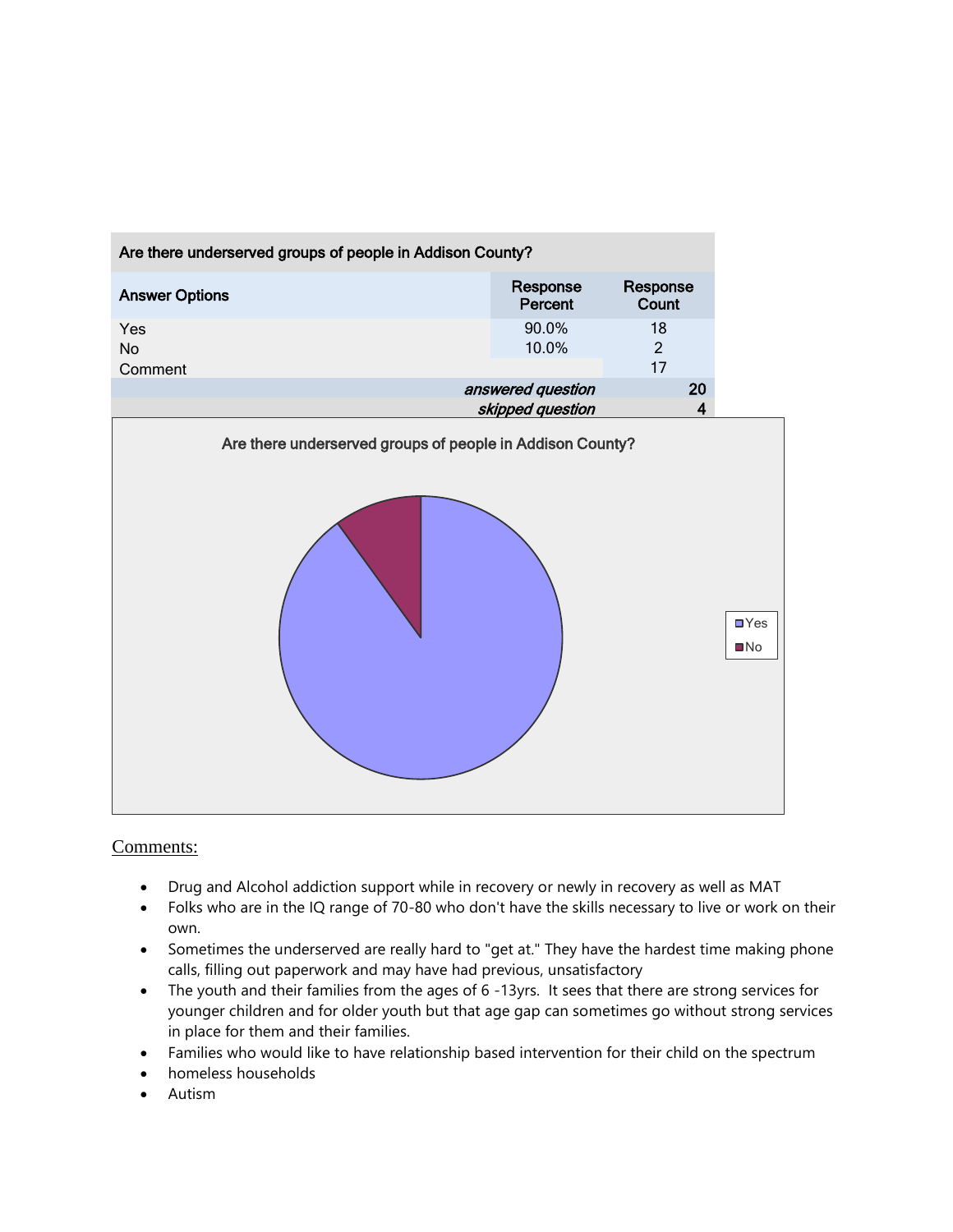- students who are in the high 70's and low 80's cognitive range
- Children with emotional disturbance who at 18 age out of the system. This is true for children both in and out of the foster care system. There is very little in the way of support for them.
- Preschool screening and support for infants and children under 3. Especially with parents who do not have adequate parenting skills.
- transitional age from school services to adults due to funding limitations.
- Clients with IQ just at the cut off and a very mixed adapted functioning skill set....

# **2. Criteria for receiving services or funding**



Comments:

• I suggest the language in the first portion be updated to use DSM-5 terms published May 2013. In particular, Mental retardation the older definition of ASD should be updated.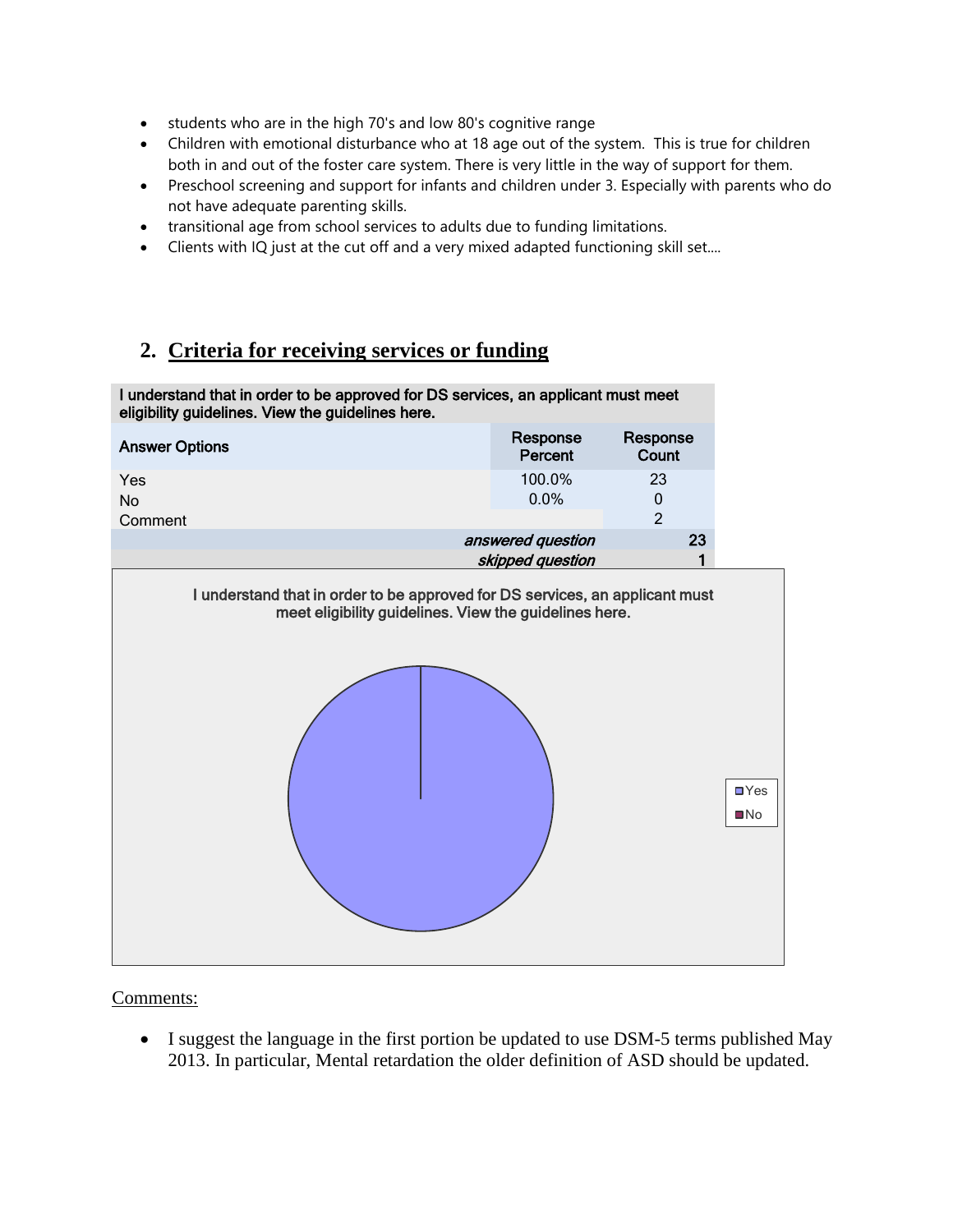| There is a movement in the DS community to replace some paid<br>supports with natural unpaid supports. Do you have a comment on<br>this initiative? |                   |  |
|-----------------------------------------------------------------------------------------------------------------------------------------------------|-------------------|--|
| <b>Answer Options</b>                                                                                                                               | Response<br>Count |  |
|                                                                                                                                                     | 15                |  |
| answered question                                                                                                                                   | 15                |  |
| skipped question                                                                                                                                    | 9                 |  |

- This will likely leave many individuals with little to no support. I do not think reducing services in this way is appropriate.
- quit taking jobs away from those that are already providing these jobs and increase to the workforce as well as increase the pay, so the current workforce feels that they are valued. Please stop trying to fix problem by depending on volunteerism.
- I think this really depends on the situation, the ability level of the individual, and safety concerns. Certainly, as much support as one can access (if they need it) is preferable.
- consistency and quality would be a concern
- Unpaid supports means family I assume? Don't they have to make a living?
- that sounds like a burden on the family
- yes, do it when and where appropriate.
- Where it works fine, but it shouldn't be an excuse to cut funding. A real family group conferencing approach may be a really good thing.
- When natural supports are available, it's ideal; however, I'm guessing the people who have adequate natural supports do not seek the services of such. Money should not be a barrier to good supports needed for an active and engaging life.
- I always support natural relationships. Who's to say that hanging out with uncle Bob helping him with his car is not as or meaningful compared to day staff driving around town getting coffee
- Although this is wonderful in theory, it is too unstable to support folks with true needs. It should compliment paid supports, not replace them.
- It is such a positive idea and one that I think will leave too many people unsupported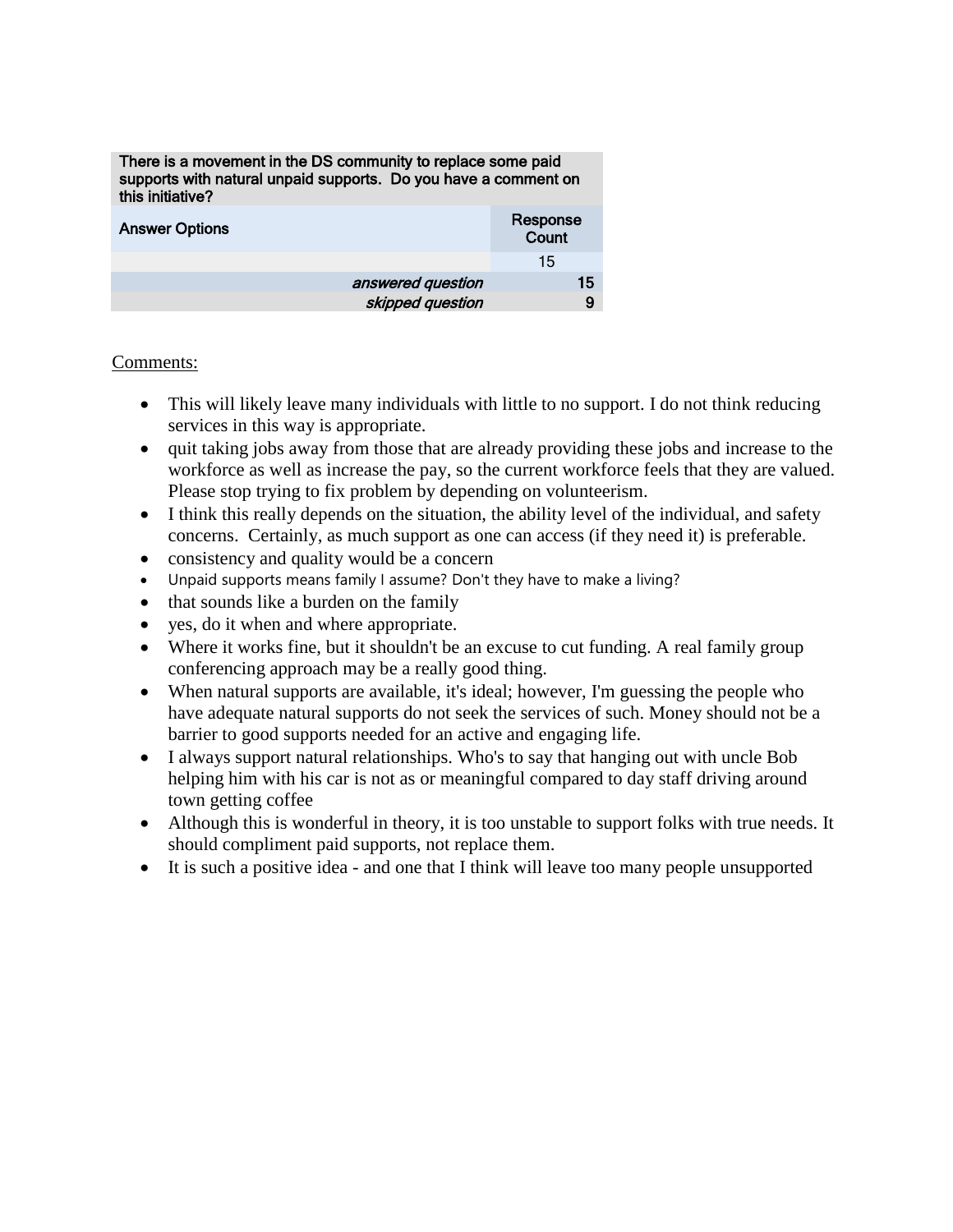# **3. Type of services provided**

| Do you see any unmet needs of persons with developmental disabilities? |                     |                       |
|------------------------------------------------------------------------|---------------------|-----------------------|
| <b>Answer Options</b>                                                  | Response<br>Percent | <b>Response Count</b> |
| <b>Yes</b><br><b>No</b>                                                | 70.6%<br>29.4%      | 12<br>5               |
| Please explain:                                                        |                     | 13                    |
|                                                                        | answered question   | 17                    |
|                                                                        | skipped question    | 7                     |



- safe and warm places that they can spend there days at, as well homeless shelters that operate year around.
- the IQ range listed above -- 70-80
- I do not now the system well enough to say. My personal impression is that there are too few job hours for the individuals who can and who want to work. It seems that this could be remedied.
- Housing always an issue for all kinds of people
- A lot of people on just on the edge of eligibility, have many needs, but fall through the cracks. These are the chronic homeless due to no supports.
- Friendships
- As mentioned above. Those teenagers and young adults who fall above the 70 IQ criteria, but still have grave developmental challenges.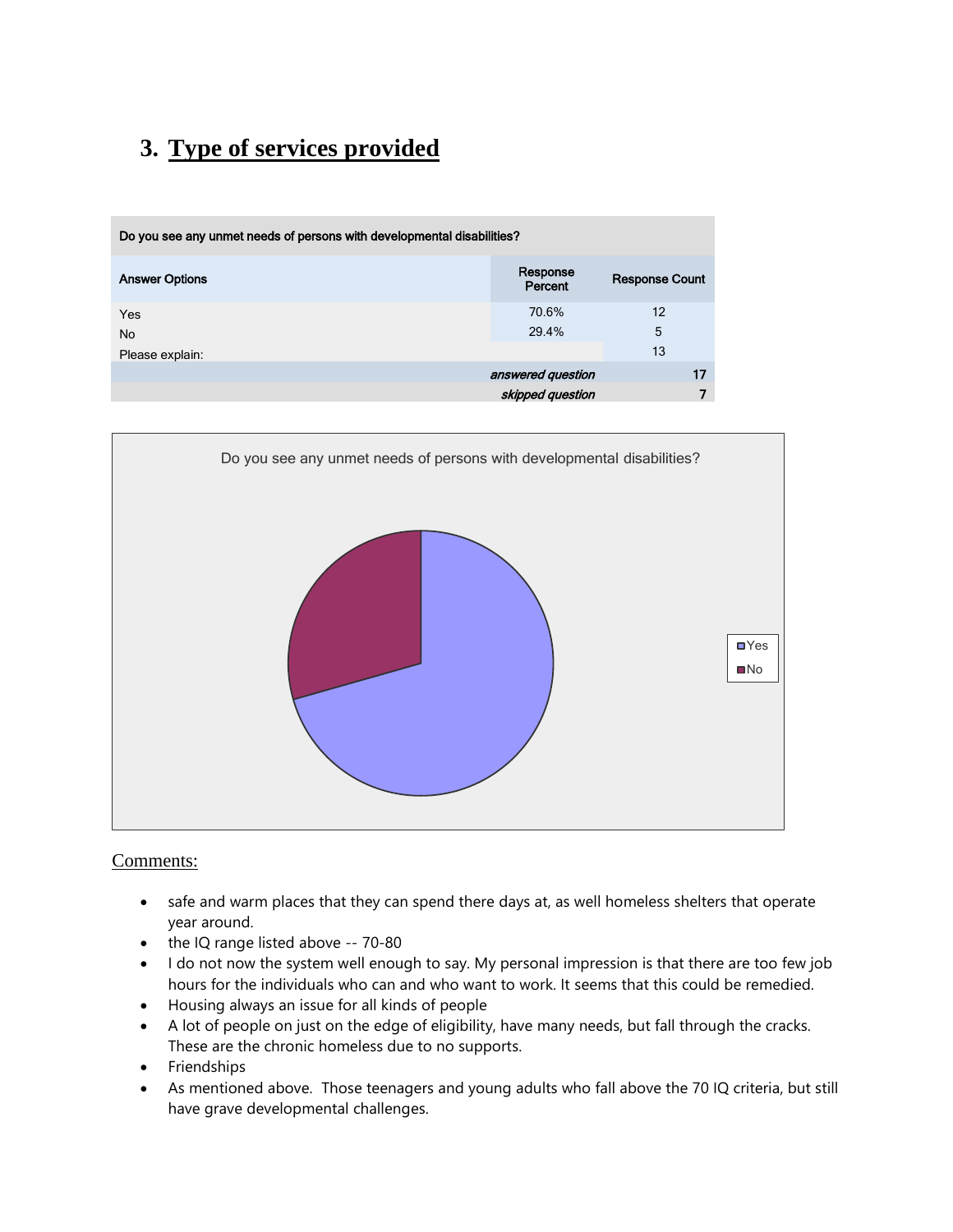- Employment has always been a challenge, but well done in Addison. Continue to develop meaningful relationships. We all have unmet needs, and that's ok.
- Transitional plans to go from school to adult services is very disconnected.

# **4. A process for evaluating and assessing the success of programs**

| services)             | Are there ways that CSAC's DS program can improve our intake<br>process (for either new applicants or making changes to existing |  |
|-----------------------|----------------------------------------------------------------------------------------------------------------------------------|--|
| <b>Answer Options</b> | Response<br>Count                                                                                                                |  |
|                       | 14                                                                                                                               |  |

Comments:

• It has been very helpful having VR at the table earlier than senior year. VR has been helpful in making DS referrals. I would like this to continue.

answered question 14 skipped question 10

- Attempt to be as early in the assessment as possible
- The more specific, the better the IEP meetings.
- Intake process is fine, but lengthy wait times are the problem
- For my high schoolers, having to apply to VR to then get referred to CSAC for VR supports is confusing

| Do you have any suggestions on how we can better evaluate the<br>effectiveness of offered services? |                   |                   |    |  |
|-----------------------------------------------------------------------------------------------------|-------------------|-------------------|----|--|
| <b>Answer Options</b>                                                                               |                   | Response<br>Count |    |  |
|                                                                                                     |                   | 12                |    |  |
|                                                                                                     | answered question |                   | 12 |  |
|                                                                                                     | skipped question  |                   | 12 |  |

- Be open to evaluating data from peer to peer recovery support
- keep the assessment of individual and family needs constant
- Ask our families about their experiences.
- ask the parents and educators (if they are still involved)
- I find that most of the metrics used really just lead to further questions. In our case having a job our son is engaged in is the most important metric.
- It would be nice to see more MH/DS staff in schools who can assess students at an earlier age and follow them through to graduation. The IEP doesn't seem to be the best means out there to follow.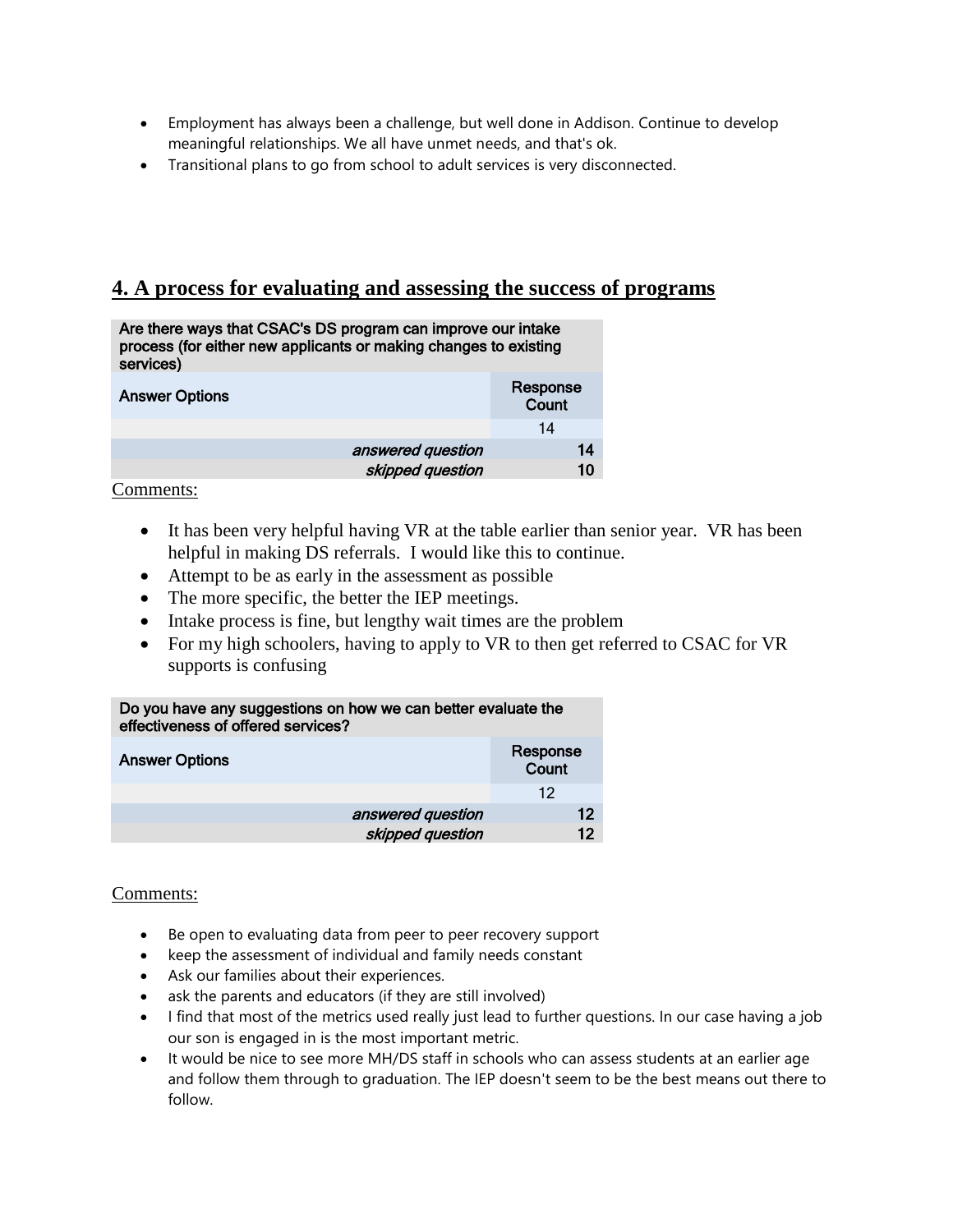The current Needs Assessment system is not adequate. Each area of service should have specific goals that folks hope to achieve attached to them and funding should be fluid to meet those needs. The current funding system penalizes folks who move towards independance as it is very challenging to get those funds back should the needs increase.

| Do you feel Community Associates adequately provides services to those individuals<br>that pose a risk to public safety? |                         |                                                                             |  |
|--------------------------------------------------------------------------------------------------------------------------|-------------------------|-----------------------------------------------------------------------------|--|
| <b>Answer Options</b>                                                                                                    | Response<br>Percent     | Response<br>Count                                                           |  |
| Yes<br><b>No</b><br>I am unaware of these services.                                                                      | 54.5%<br>13.6%<br>31.8% | 12<br>3<br>$\overline{7}$                                                   |  |
| Please explain:                                                                                                          |                         | 9                                                                           |  |
|                                                                                                                          | answered question       | 22                                                                          |  |
|                                                                                                                          | skipped question        | $\overline{2}$                                                              |  |
| Do you feel Community Associates adequately provides services to those<br>individuals that pose a risk to public safety? |                         |                                                                             |  |
|                                                                                                                          |                         | $\blacksquare$ Yes<br>$\n  NO\n$<br>$\Box$ am unaware of these<br>services. |  |
|                                                                                                                          |                         |                                                                             |  |

- inadequate number of beds available to those in crises, lack of forced evaluation and detention.
- I feel confident in CA's services in this area.
- yes, CA does a great job with their clients.
- I think that the entire service delivery system to folks who are a risk to public safety is inadequate due to liability issues.
- difficult to adequately supervise individuals and respect their independence around sexual encounters